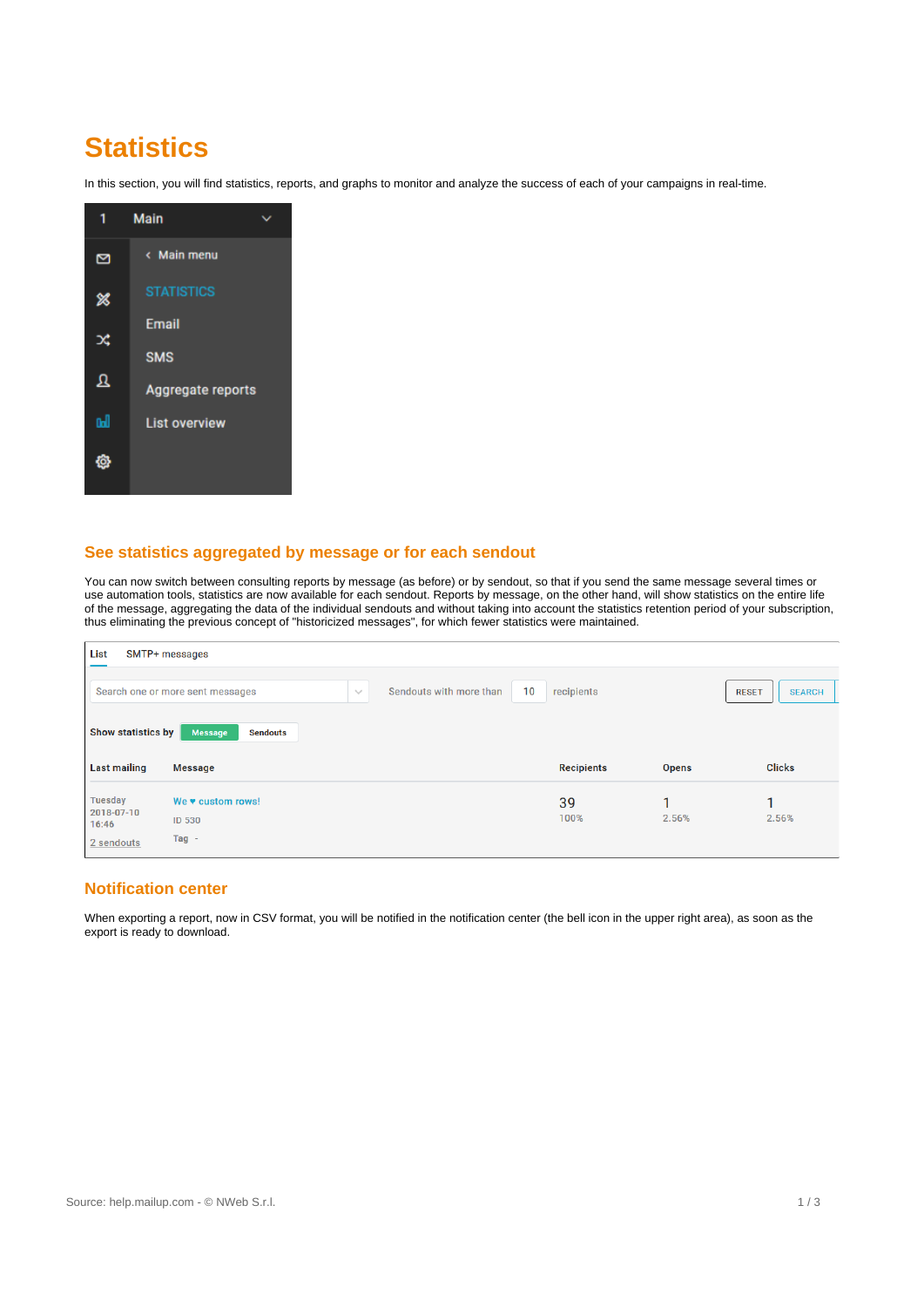

## **Aggregated reports**

We have reviewed aggregated reports, making their creation more immediate: it is now possible to customize these reports by deciding which blocks to insert and whether to protect the report with a password or not.

| Creation Date 2020-01-10 15:01 Last update 2020-02-07 19:27 0<br><b>PRINT</b> |        |                                                                                                                                                                                                                                      |             |                                    |       |
|-------------------------------------------------------------------------------|--------|--------------------------------------------------------------------------------------------------------------------------------------------------------------------------------------------------------------------------------------|-------------|------------------------------------|-------|
| 83.35%<br><b>DELIVERY RATE</b>                                                |        | 8.56%<br><b>OPEN RATE</b>                                                                                                                                                                                                            |             | 1.94%<br><b>CLICK THROUGH RATE</b> |       |
| Recipients                                                                    | 24,025 | Opens                                                                                                                                                                                                                                | 1,714       | <b>Clicks Clicks</b>               | 389   |
| <b>Delivered</b>                                                              | 20,025 | $\mapsto$ without images $\circled{2}$                                                                                                                                                                                               | 67          | Total clicks                       | 49    |
| <b>Bounce</b>                                                                 | 4,000  | Total opens <b>All According to the Contract of According to the Contract of According to According the Contract of According to According the Contract of According to According the Contract of According to According the Con</b> | 2,151       | Click to open rate                 | 22.79 |
| 4                                                                             |        | O                                                                                                                                                                                                                                    |             | O                                  |       |
| <b>UNSUBSCRIPTIONS</b>                                                        |        | <b>ABUSE COMPLAINTS</b>                                                                                                                                                                                                              |             | <b>MESSAGE SHARES</b>              |       |
| Unsubscription rate                                                           | 0.02%  | Complaint rate                                                                                                                                                                                                                       | $\mathbf 0$ | Share rate                         |       |

### **New list overview menu**

We have condensed every list-specific report in a new menu, reorganizing existing content and adding new features and graphs.

# **Child pages**

- [Message stats](https://help.mailup.com/display/MUG/Message+stats)
- [Sendouts](https://help.mailup.com/display/MUG/Sendouts)
- [SMTP+ Statistics](https://help.mailup.com/pages/viewpage.action?pageId=80282502)
- [SMS stats](https://help.mailup.com/display/MUG/SMS+stats)

Source: help.mailup.com - © NWeb S.r.l. 2 / 3